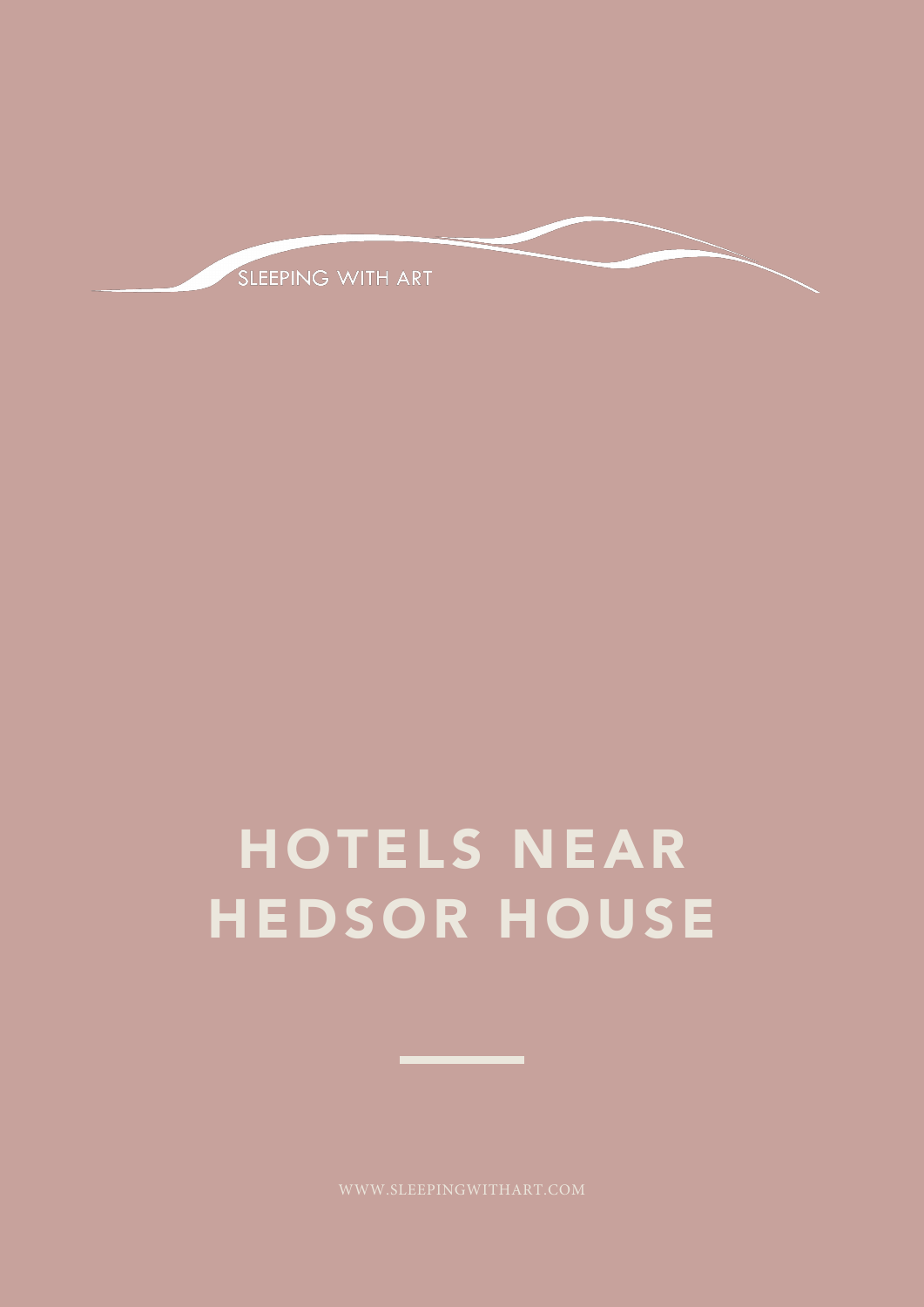### 5 STAR PROPERTIES

### CLIVEDEN

Taplow | 44 roooms | SL6 0JF | 01628 668561 | 1 mile

### THE CRAZY BEAR

Beaconsfield | 33 rooms | HP9 1LX | 01494 673086 | 4.1 miles

### BRAY COTTAGES LUXURY SELF CATERING

Bray | 6 cottages | SL6 2AF | 01628 583505 | 5.7 miles

#### THE LANGLEY

Slough | 41 rooms | SL3 6DU | 02072 363636 | 10.8 miles

#### **SOFITEL**

Heathrow | 605 rooms | TW6 2GD | 0208 7577777 | 15.9 miles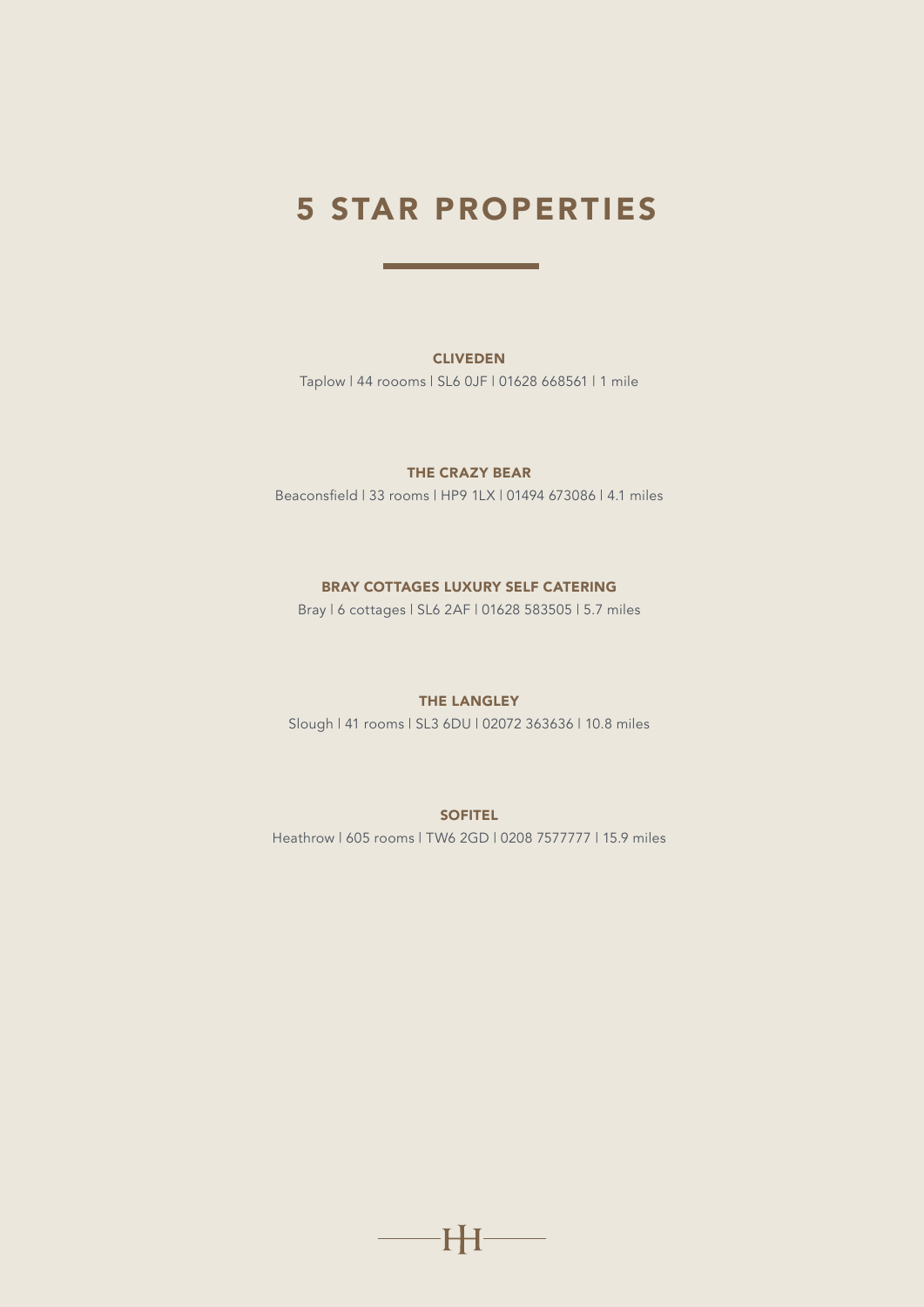# 4 STAR PROPERTIES

GROVEFIELD HOUSE

Taplow | 40 rooms | SL1 8LP | 01628 603131 | 2.2 miles Beaconsfield | 138 rooms | HP9 2XE | 01753 893891 | 6.3 miles THE CROWNE PLAZA

TAPLOW HOUSE Taplow | 32 rooms | SL6 0DA | 01628 670056 | 3.1 miles

COMPLETE ANGLER Marlow | 64 rooms | SL7 1RG | 0344 879 9128 | 6.5 miles

BURNHAM BEECHES

THE WATERSIDE INN Bray | 12 rooms | SL6 2AT | 01628 620691 | 5.5 miles

Burnham | 82 rooms | SL18DP | 01628 429955 | 3.7 miles Gerrards Cross | 150 roooms | SL9 7PA | 01753 885 995 | 6.7 miles

THE BULL HOTEL

OAKLEY COURT Windsor | 118 roooms | SL4 5UR | 01753 609988 | 7.7 miles

DANESFIELD HOUSE Marlow | 79 roooms | SL7 2EY | 01628 891010 | 9.1 miles

MECURE CASTLE Windsor | 108 rooms | SL4 1LJ | 01753 851577 | 9.2 miles

FREDRICKS HOTEL Maidenhead | 36 rooms | SL6 2PZ | 01628 581000 | 5.7 miles

HOLIDAY INN Maidenhead | 197 rooms | SL6 2AR | 01628 506000 | 5.9 miles

CROWNE PLAZA Marlow | 168 rooms | SL7 1GJ | 01628 496 800 | 6.2 miles **MARRIOTT** 

Windsor | 382 rooms | SL3 8PT | 01753 544244 | 10.5 miles

Slough | 219 rooms | SL1 2YE | 01753 516222 | 6.3 miles Heathrow | 392 rooms | UB3 5AN | 0208 990 1100 | 15.1 miles **MARRIOTT** 

COPTHORNE HOTEL